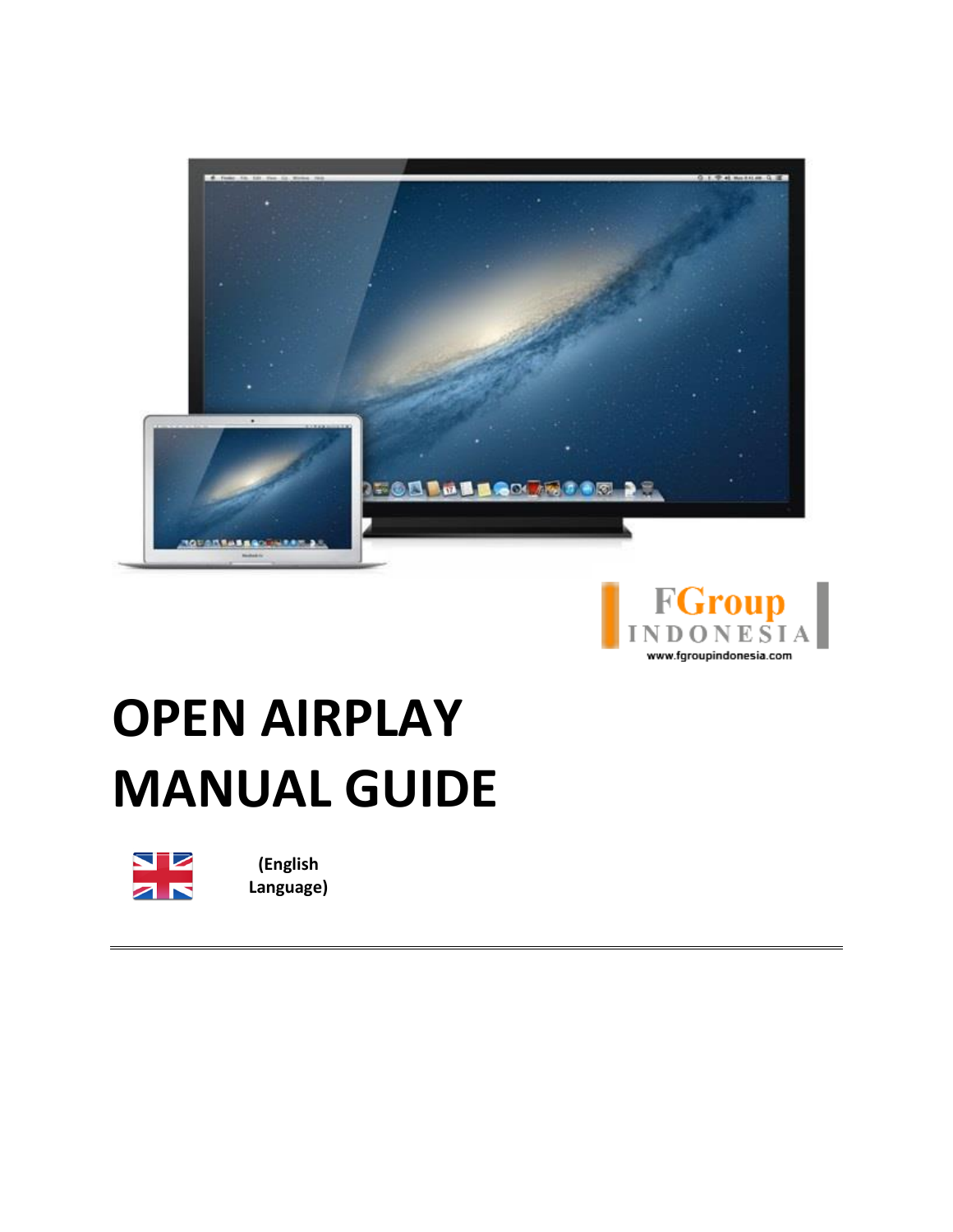## **Introduction**

Alhamdulillah, because of airplay we could connect directly between monitor and laptop using Wifi networks. No more VGA Cable is needed, nor HDMI cable.

We could imagine when VGA / HDMI cable is commonly used, there's an side effect. Such as VGA / HDMI port would eventually become broken. Therefore, WIFI network is one of the best alternative solution without any side effect.

If you want to do some presentation inside a projector / monitor without any cable at all? Try to use Open AirPlay from now on!

Bandung, January 11<sup>th</sup> 2018

FgroupIndonesia Team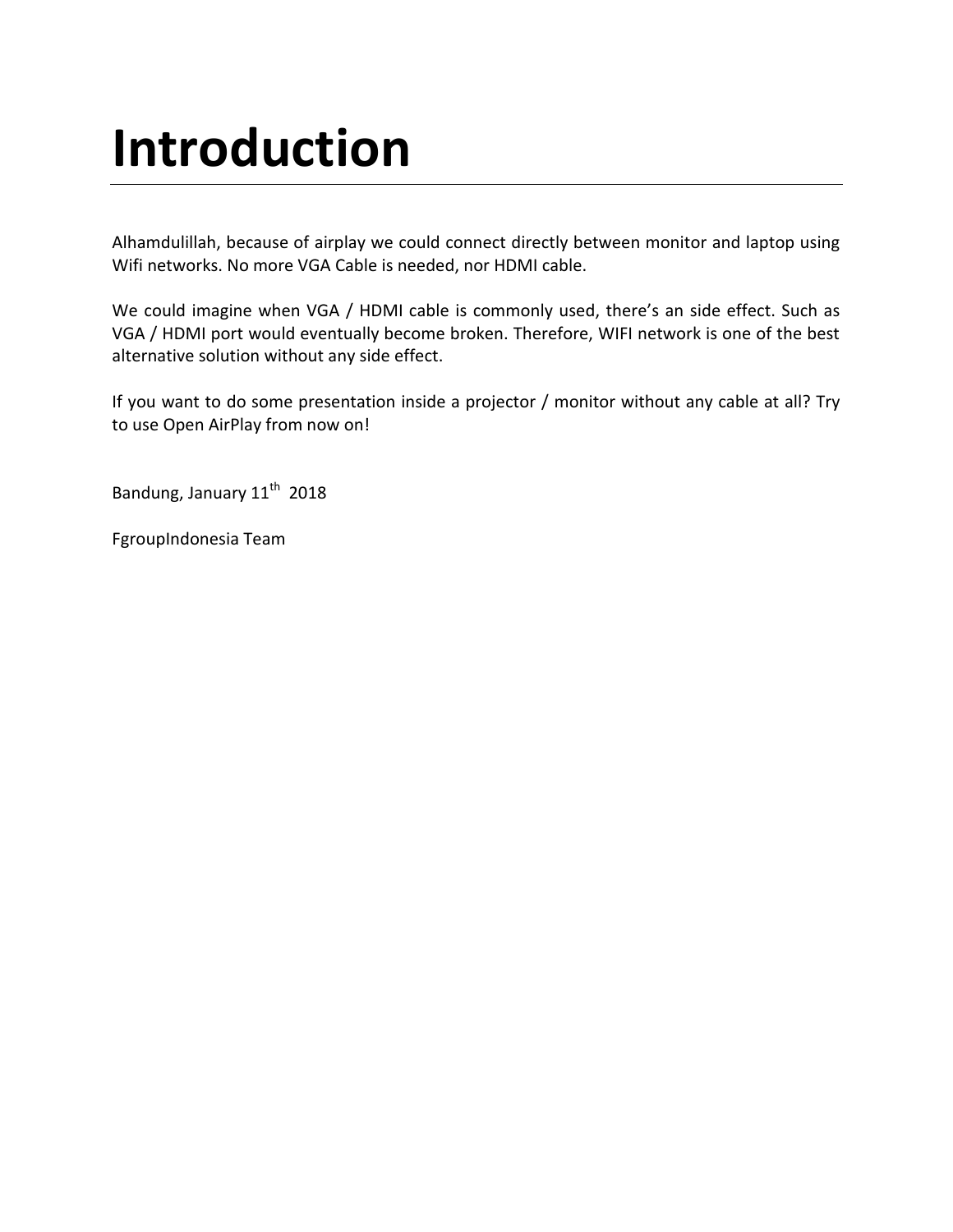## **Contents**

| A. Chapter 1: What is Open AirPlay?    |  |
|----------------------------------------|--|
|                                        |  |
| B. Chapter 2: Open AirPlay Application |  |
|                                        |  |
| C. Chapter 3: Our Support              |  |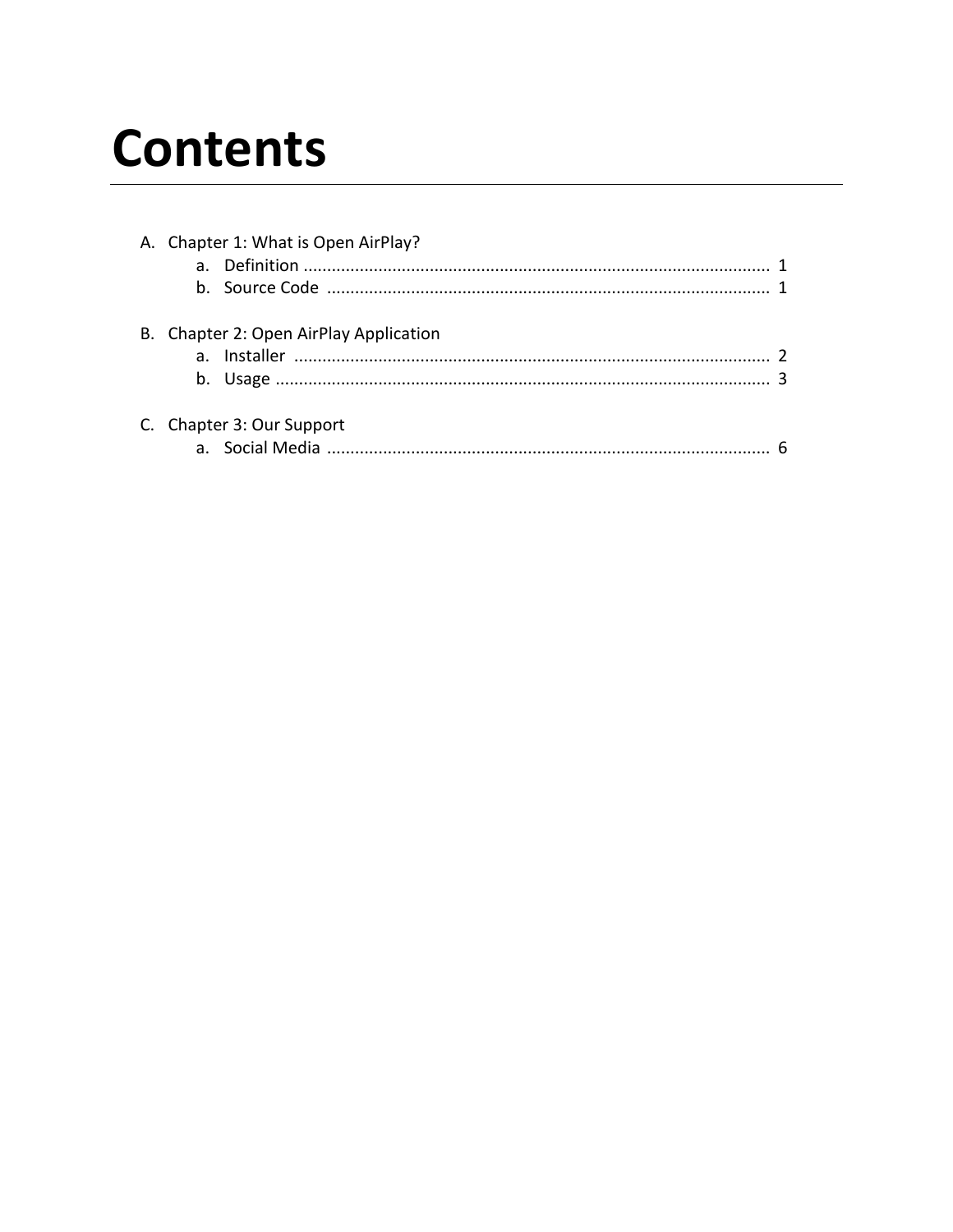## **CHAPTER 1: What's Open AirPlay?**

### **a. Definition**

We all understand that AirPlay is one of the protocol used by Apple for streaming while using audio, video and other devices. From the beginning of AirPlay usage by Apple Software with its AirTune is used only for audio and then it's expanding for video mirroring, etc.

#### **b. Source Code**

From the definition mentioned earlier we could then use for the purpose of mirroring between laptop and monitor / projector, etc. **Open AirPlay** that implements open source code that could be used for any developers who interested to do some improvements.

#### [https://bitbucket.org/fgroupindonesia\\_com/openairplay/src](https://bitbucket.org/fgroupindonesia_com/openairplay/src)

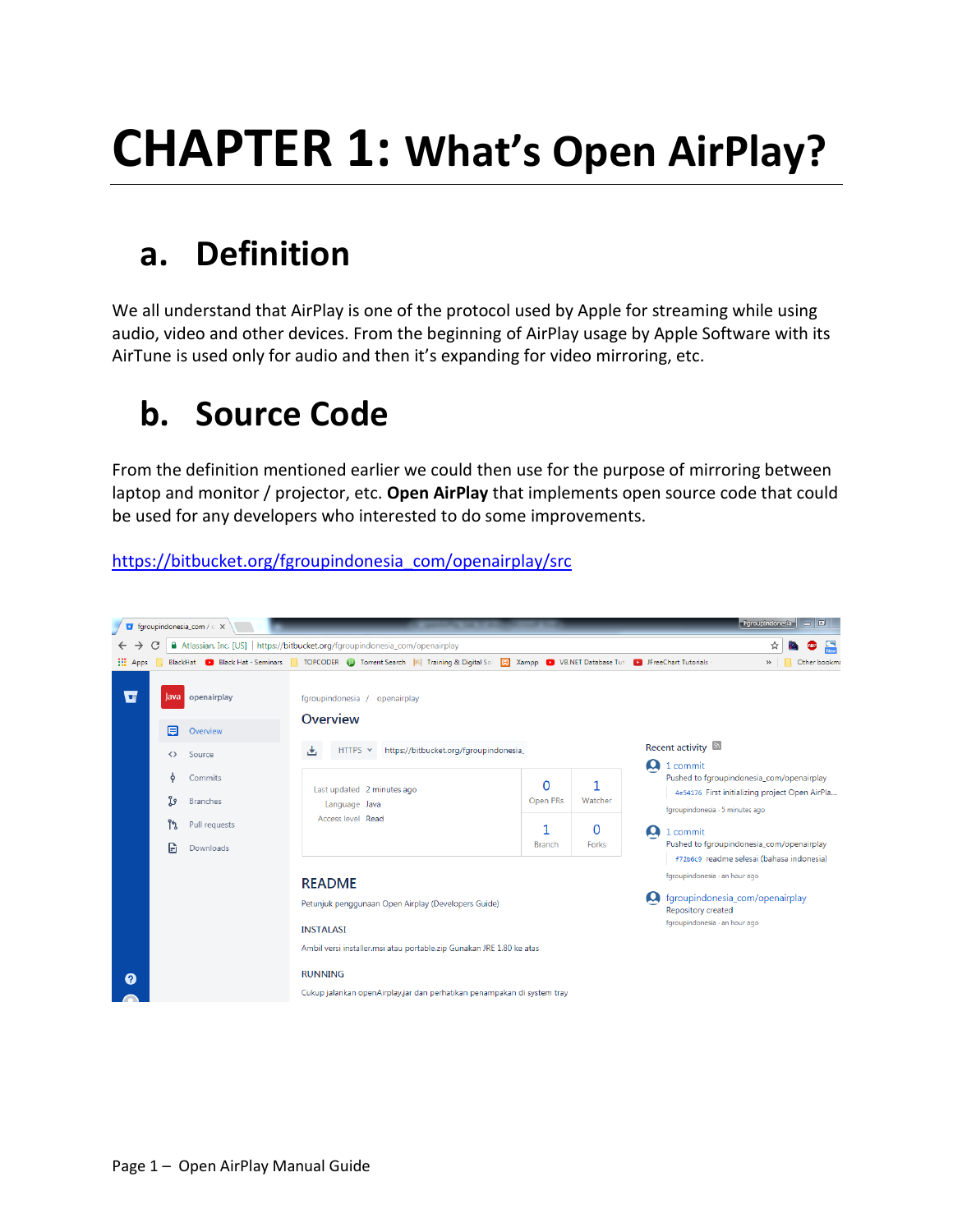## **CHAPTER 2: Open AirPlay Application**

#### **a. Installer**

Download the file from this page <http://fgroupindonesia.com/download/open-airplay>

Click the installer / portable button. After the installation process done, the shortcut placed under the desktop could be used directly.

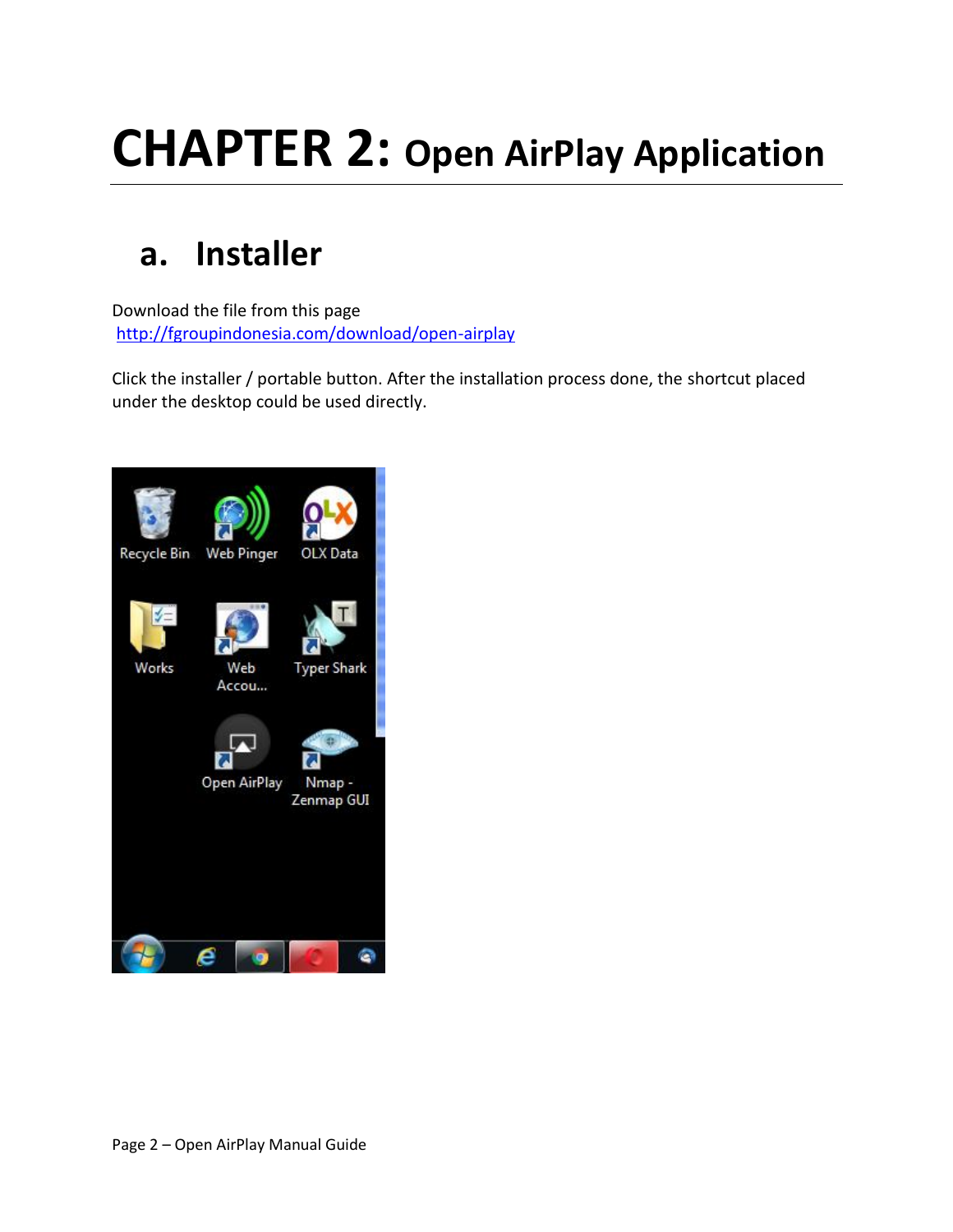### **b. Usage**

When running Open AirPlay ini, make sure that you have JRE (Java Runtime Environment) already installed. Once we run the app, a **red Icon** would appeared inside System Tray.



Try to configure first by inputting the IP Address of the monitor / projector to the **Configuration** menu provided there.



#### **Right click then choose Config.**

| IP ADDRESS:  192.168.49.1 |      |
|---------------------------|------|
|                           | Save |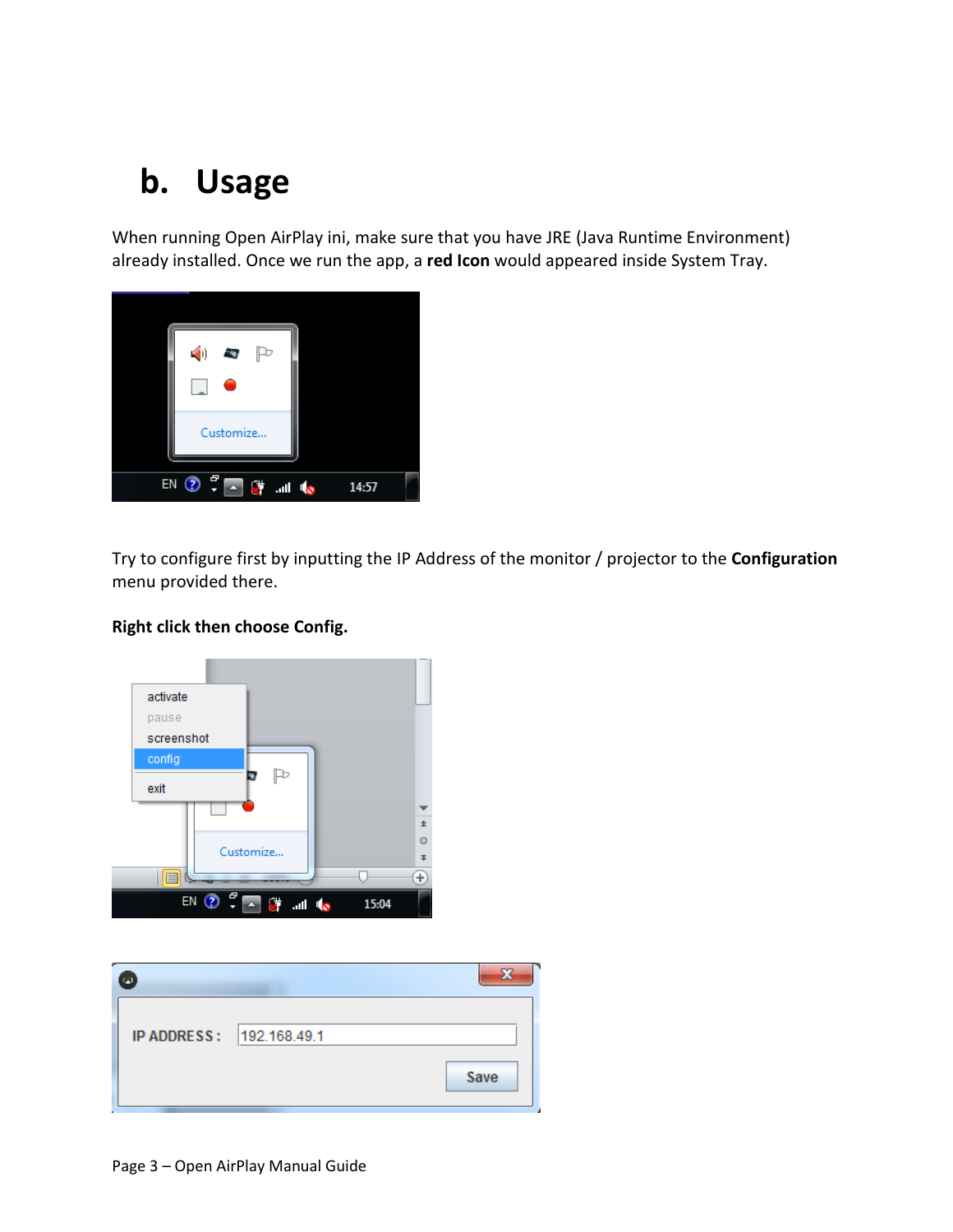Once you've done, Click **Save** then run again :

#### **Right Click choose Activate.**



Within couple of seconds the **Open AirPlay a green icon** would appeared. That means the connection is successfully and mirroring is succeed!

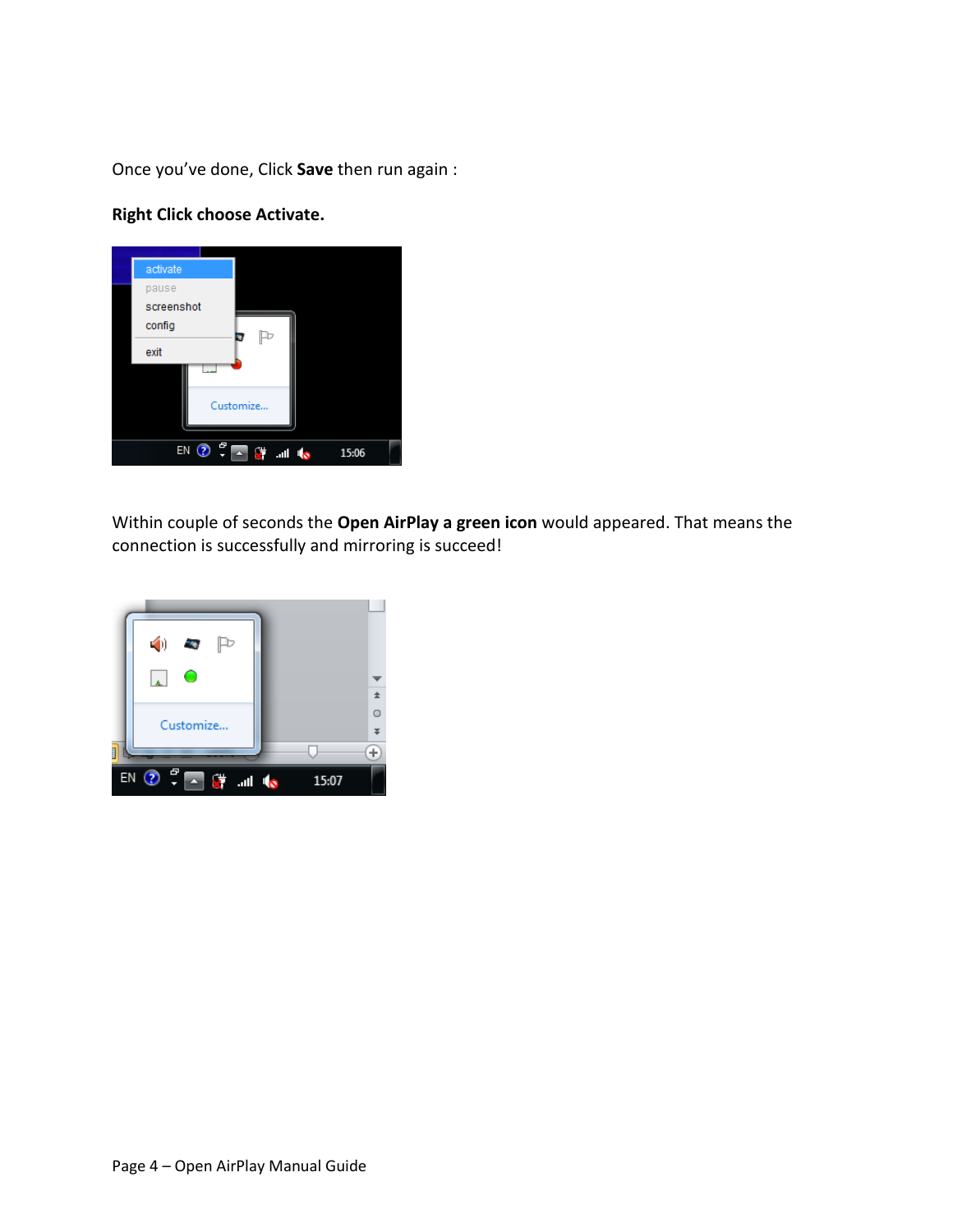#### Success mirroring!



### © FgroupIndonesia.com